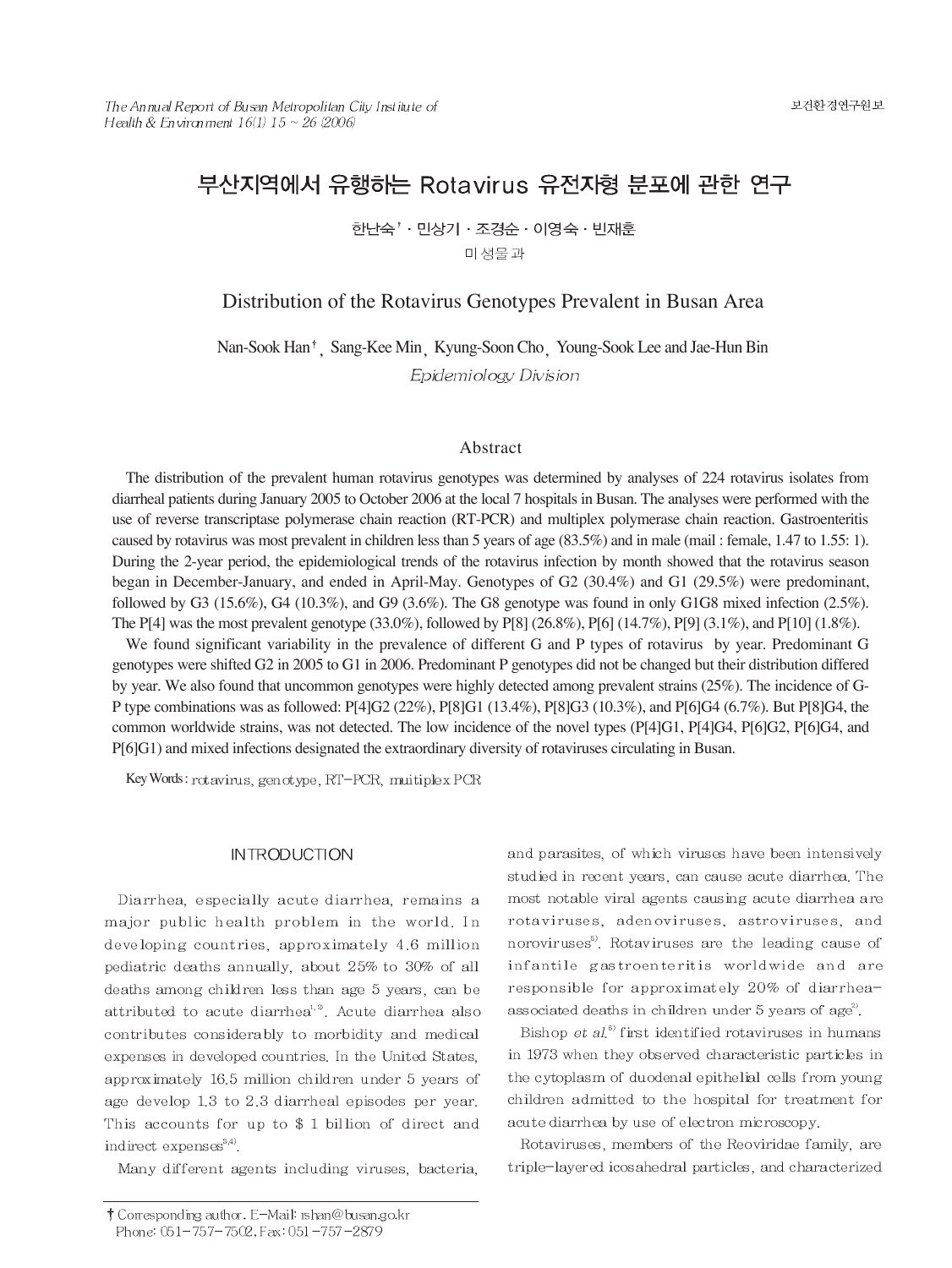by their segmented (11 segments), double-stranded RNA genomes. Each segment codes for one protein, with the exception of segment 11 which codes for two proteins. Out of a total of 12 proteins, six proteins are structural proteins and six are non-structural proteins. The outer capsid layer is made by VP7 and VP4; their proteins are associated with attachment and entry of virus into the cells. The intermediate layer is composed of VP6, which distinguishes seven serogroups specific antigens A to G. However, only groups A to C have been shown to infect humans and most animals, with rotavirus disease mainly being caused by group  $A7^{12,14}$ . Group B caused outbreaks of severe diarrhea among adults in China and India, and the viruses are therefore known as adults diarrhea rotaviruses. During 2000-2001, group B rotavirus caused severe diarrhea among adults and children in Bangladesh<sup>10</sup>. Group C rotaviruses have been shown to cause sporadic diarrhea outbreaks. In Japan, outbreaks of diarrhea caused by group C rotavirus were reported during april to june almost every year<sup>11</sup>.

Rotaviruses are classified according to the genetic and antigenic diversity of the two outer capsid proteins VP4 and VP7, carrying distinct epitopes. These proteins independently induce type-specific neutralizing antibodiese and form the basis of the present dual classification of group A rotaviruses into 20 P subtypes (P stands for protease-sensitive protein) and 14 G subtypes (G stands for glycoprotein), respectively<sup>8,12,13,14</sup>. As the VP4 genes and VP7 genes segregated independently, various combinations P and G types have been observed in natural isolates<sup>15</sup>.

For G types, serotypes have been fully coincident with genotype, and RT-PCR for G serogroup classification is conducted by analyzing virus RNA. But all P genotypes have not yet been confirmed with P serotypes<sup>16</sup>.

The relative incidence and distribution of rotavirus types varies according to geographical areas during a rotavirus season and from one season to the next season in one area.

Global reviews of the main P and G type combinations encountered in human infections have identified P1A[8]G1(where P1A is the serotype designation and P[8] is the genotypic designation), P1B[4]G2, P1A[8]G3, and P1A[8]G4 as the most

frequent genotypes<sup>17</sup>, however, since the introduction and wide use of molecular biology-based typing methods about 10 years ago, other G types have increasingly been reported in different parts of world. such as G5 (found in pigs and horses) in Brazil<sup>18)</sup>, G8 (found in cattle) in various parts of Africa<sup>19,20,2</sup>), and G10 (found in cattle) in India<sup>22</sup>. Since 1995, the G9 strain (found in pigs) has infected humans in most continents<sup>23</sup>, suggesting a possible emergences of a fifth common G type worldwide. Some of these serotypes are more commonly found in animals, so their emergence in humans is seen as evidence for inter-species transmission of rotaviruses. Unusual combinations of VP7 and VP4 suggest that reassortment between common and less common genotypes or between human and animal viruses enhances the diversity of circulating strains<sup>18</sup>.

Public health interventions aimed at improving water, food and sanitation are unlikely adequately to control the rotavirus disease<sup>52</sup>. Vaccination is the current strategy for control and prevention of severe rotavirus infections. The medical, social, and economic burdens associated with rotavirus disease make it imperative to develop and implement a safe and effective rotavirus vaccine. Studies with vaccines against group A rotavirus began in 1982. The first vaccine developed was the tetravalent human-rhesus reassortant vaccine, which induces protection against the four main rotavirus serotypes, G1-G4. Efficacy studies of the first vaccine showed a reduction in the appearance of severe gastroenteritis caused by rotavirus of between 69% and 91% in vaccinated children<sup>24</sup>. The vaccine was licensed by the US Food and Drug Administration in August, 1998, and was immediately recommended for all children in the USA25). However, the detection of an increase in the risk of intussus ception after vaccination led to its suspension<sup>26,27</sup>. At present, plasmic DNA (DNA vaccine), antigenic vaccines, which code for specific viral proteins and virus-like particles produced by genetic engineering are being investigated<sup>28</sup>. The next generation of rotavirus vaccine may incorporate a VP4 component in the formulation, because knowledge of the genetic and antigenic diversity of epidemiologically important VP4s may be important<sup>54)</sup>.

Accelerated development and introduction of new generation of rotavirus vaccines into global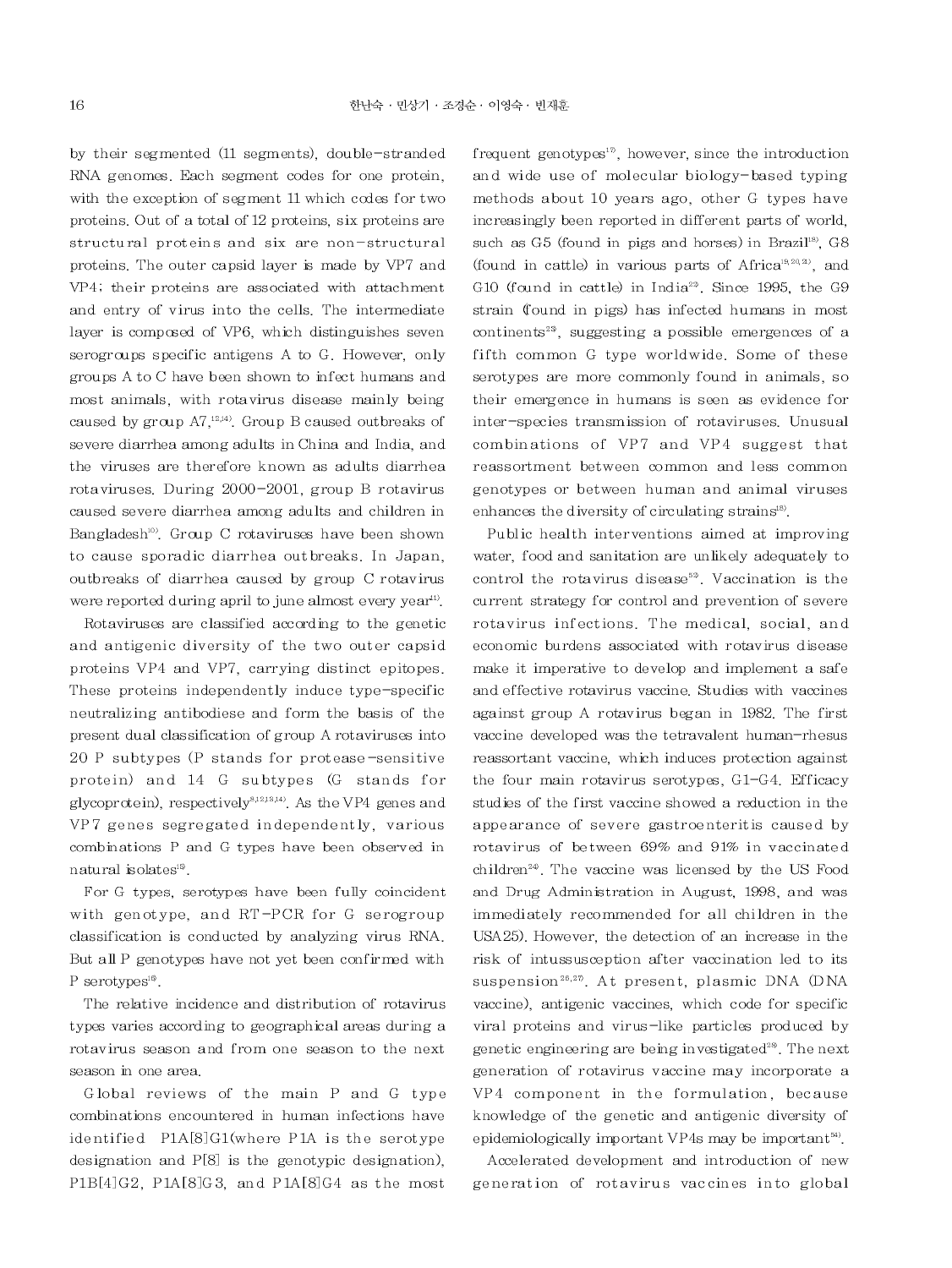immunization programs has been a high priority for many international agencies, including WHO and the Global Alliance for Vaccines and Immunizations. Vaccines have been developed that could prevent the enormous morbidity and mortality from rotavirus and their effect should be measurable within  $2-3$  years<sup> $\infty$ </sup>.

For development of a safe and highly effective vaccine against rotavirus, appropriate rotavirus strain surveillance in a community is essential before the introduction of a vaccine, during a vaccine campaign, and at follow-up to monitor the prevalence of the different G and P types circulating in an area and to detect uncommon and novel types which might help explain vaccine failure. Because serotypespecific protection appears to play an important role against rotavirus disease<sup>8,9,14</sup>, an important issue to be addressed in future trails is the level of protection provided against severe diarrheal disease in countries with high prevalences of uncommom strains and mixed infection.

Rotavirus vaccines are now expected to be widely used globally, within a couple of years. Informations are urgently required about the genotype distribution of rotaviruses isolated in Korean children, and clinical characteristics of rotavirus infection before introduction of licensed rotavirus vaccine in Korea. There are few data available for rotavirus types circulating in Korea, especially in Busan area. So this study designed to monitor the antigenic variation of rotaviruses and describe the frequency and temporal distribution of human group A rotavirus types among children admitted to seven hospitals located in Busan, during a 2-year period.

### MATERIALS AND METHODS

### Specimens

Fecal specimens from patients with history of watery diarrhea were included in this study. The specimens were collected during the period between January 2005 and October 2006 at the 7 hospitals in Busan, Korea, Each sample was 10-fold diluted in 0.2 M phosphate-buffered saline (pH 7.4) with shaking vigorously by vortex for 5-10 min and clarified by centrifugation for 20 min at 3,000 rpm in tabletop centrifuge. 10% viral suspension was stored at 4°C until processing and store them into  $-70^{\circ}$  or below for backup.

#### Enzyme Immuno-Assay

10% fecal suspension were tested for group A rotavirus antigens by an enzyme immuno-assay (EIA) with Amplified IDEATM Rotavirus (DakoCytomation Ltd., Denmark House, Angel Drove, Cambridgeshire, UK) and Viro-Capture™ Rotavirus (Bioincell Houston, TX, USA) kit.

#### Isolation of viral ds RNA

RNA was extracted from rotavirus positive fecal suspension with a Trizol reagent (Invitrogen, Carlsbad, CA) as described below. For experiment 200  $\mu$ L of the supernatant of fecal suspension was mixed with 600  $\mu$ L Trizol reagent, and the sample was vortexed well for 20 sec, and incubated for 10 min at room temperature. Spin downed the sample for 5 sec and add 200  $\mu$ L chloroform (sigma C-2432) to completely mix supernatant and Trizol reagent and chloroform, and stand  $10 \sim 20$  min, at room temperature. Each sample was then centrifuged at 4°C , 11,000 rpm for 10 min. The supernatant (about 500  $\mu$ L) transfered to new microcentrifuge tube and add 550  $\mu$ L isopropyl alcohol (sigma I-9516) and shake vigorously by vortex. The mixture stored at  $-20^{\circ}$  overnight or  $4\degree$  for 6 hour and the sample were centrifuged at  $4\degree$ C , 14,000 rpm for 30 min, and the supernatant was removed by aspiration with separate filtered micropipette for each sample. The pellets were washed with 800  $\mu$ L cold 70% ethanol and centrifuged at  $4^{\circ}$ ,  $14,000$  rpm for 15 min. The pellets were air dried for 10 min, resuspended in 20  $\mu$ L DMSO (dimethyl sulfoxide) treated DEPC (diethyl pyrocarbonate) distilled water for rotavirus and stored at  $-20^{\circ}$  until they were used.

### Primers

RT-PCR primers were selected on the basis of sequence data of gene 4, gene 9, which are highly conserved among all strains. Genotype-specific primers were synthesized, complementary to RNA strand by using each of variable regions as the blueprint for a distinct genotype. The sequences of primers and their location are shown in Table 1 and Fig. 1.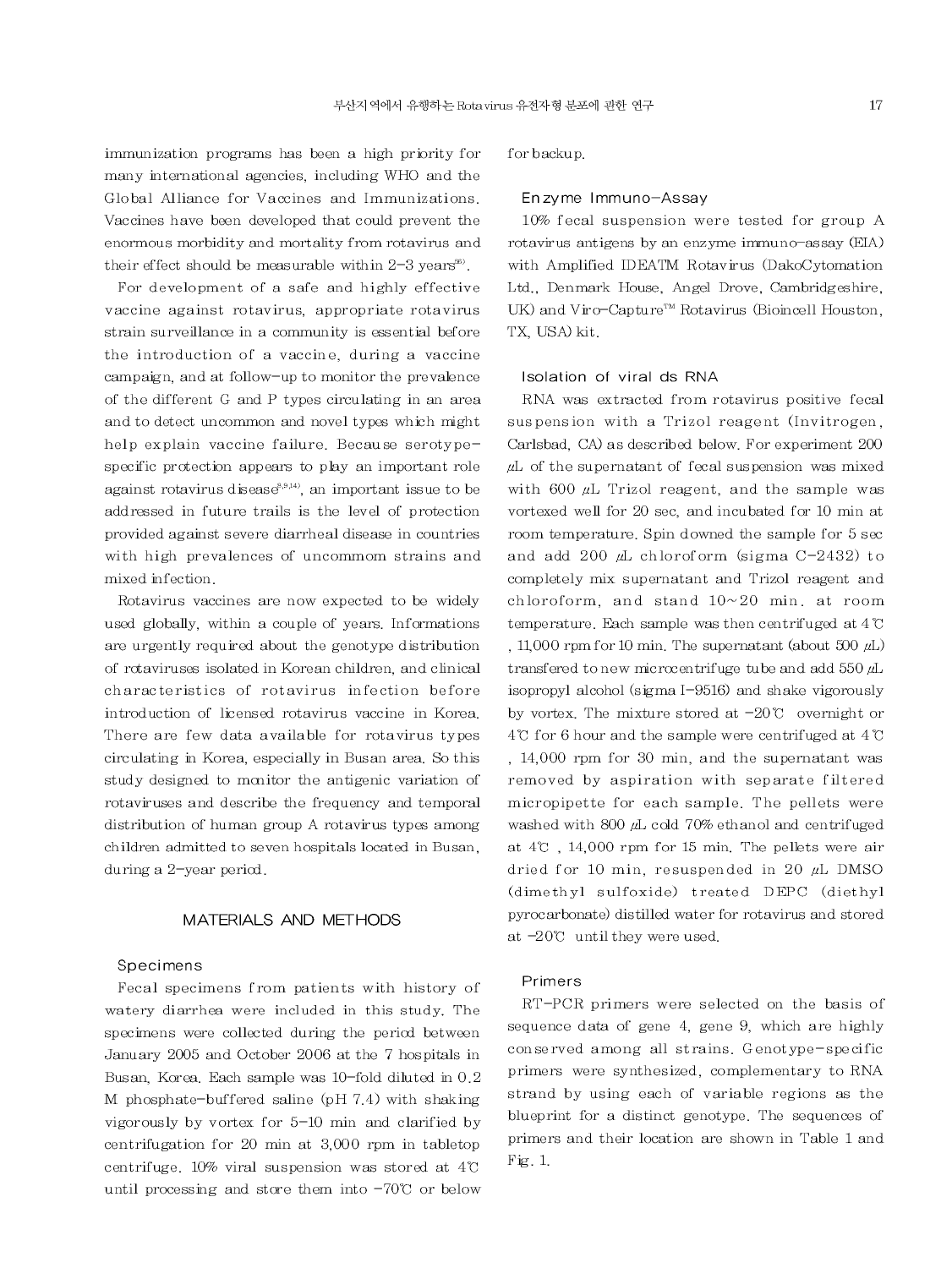| Table 1. Sequences of oligonucleotide primers used for rotavirus gene amplification and genotyping |  |
|----------------------------------------------------------------------------------------------------|--|
|----------------------------------------------------------------------------------------------------|--|

| Primer           | Sequence $(5' \rightarrow 3')$        | Detection      |             | nt Position Amplicon(bp) | Reference  |
|------------------|---------------------------------------|----------------|-------------|--------------------------|------------|
| $G$ -typing(a)   |                                       |                |             |                          |            |
|                  | Full-length VP7 gene amplification    |                |             |                          |            |
| Beg9             | GGC TTT AAA AGA GAG AAT TTC CGT CTG G |                | $1 - 28$    | 1062                     | $1 - 28$   |
| End <sub>9</sub> | GGT CAC ATC ATA CAA TTC TAA TCT AAG   |                | 1062~1036   |                          | 1062~1036  |
| $G$ -typing PCR  |                                       |                |             |                          |            |
| aBT1             | CAA GTA CTC AAA TCA ATG AGG           | G1             | $314 - 335$ | 749                      |            |
| aCT2             | CAA TGA TAT TAA CAC ATT TTC TGT G     | G <sub>2</sub> | $411 - 435$ | 652                      | Gouvea et  |
| aET3             | CGT TTG AAG AAG TTG CAA CAG           | G <sub>3</sub> | $689 - 709$ | 374                      | al. (1990) |
| aDT4             | CGT TTC TGG TGA GGA GTT G             | G4             | $480 - 498$ | 583                      |            |
| aAT8             | GTC ACA CCA TTT GTA AAT TCG           | G8             | $178 - 198$ | 885                      |            |
| aFT9             | CTA GAT GTA ACT ACA ACT AC            | G <sub>9</sub> | $757 - 776$ | 306                      |            |
| RVG9             | GGT CAC ATC ATA CAA TTC T             |                | 1062~1044   |                          |            |
| $P$ -typing(b)   |                                       |                |             |                          |            |
|                  | VP4 gene amplification                |                |             |                          |            |
| $Con-3$          | TGG CTT CGC CAT TTT ATA GAC A         |                | $11 - 32$   |                          |            |
| $Con-2$          | ATT CGG ACC ATT TAT AAC C             |                | $887 - 868$ | 876                      |            |
| P-typing PCR     |                                       |                |             |                          |            |
| $1T-1$           | TCT ACT TGG ATA ACG TGC               | P[8]           | $356 - 339$ | 345                      | Gentsch et |
| $2T-1$           | CTA TTG TTA GAG GTT AGA GTC           | P[4]           | $494 - 474$ | 483                      | al. (1992) |
| $3T-1$           | TGT TGA TTA GTT GGA TTC AA            | P[6]           | $278 - 259$ | 267                      |            |
| $4T-1$           | TGA GAC ATG CAA TTG GAC               | P[9]           | $402 - 385$ | 391                      |            |
| $5T-1$           | ATC ATA GTT AGT AGT CGG               | P[10]          | $594 - 575$ | 583                      |            |
| $Con-3$          | As above                              |                |             |                          |            |
|                  |                                       |                |             |                          |            |



Fig. 1. (A) VP7 PCR typing of human rotavirus, with the positions and directions of amplification relative to those for the plus (mRNA) sense genomic strand for the consensus primers Beg9 and End9 and for the gene 9 type-specific primers aAT8, aBT1, aCT2, aDT4, aET3, and aFT9 shown. The sizes of the expected products of amplification from Beg9, End9 (first amplification), and RVG9 plus aAT8, aBT1, aCT2, aDT4, aET3, and aFT9 (second amplification, gene 9 typing PCR) are also shown. (B) VP4 PCR typing of human rotavirus, with the positions and directions of amplification relative to those for the plus (mRNA) sense genomic strand for the consensus primers Con3 and Con2 and for the gene 4 type-specific primers 1T-1 to 5T-1. The sizes of the expected products of amplification from Con3, Con2 (first amplification), and Con3 plus 1T-1 through 5T-1 (second amplification, gene 4 typing PCR) are also shown.

### Reverse Transcriptase-Polymerase Chain Reaction (RT-PCR)

Portions of rotavirus dsRNA were used as templates for reverse transcriptase to synthesize cDNA copies from both viral strands. And then cDNAs were

amplified by the PCR. Immediately before use for reverse transcription, the suspended RNA were predenaturated at 95°C for 5 min and stored on ice for 2 min. The 10  $\mu$ L denaturated RNA was added to the reaction mixture consisting of  $8 \mu L$  of RNase-free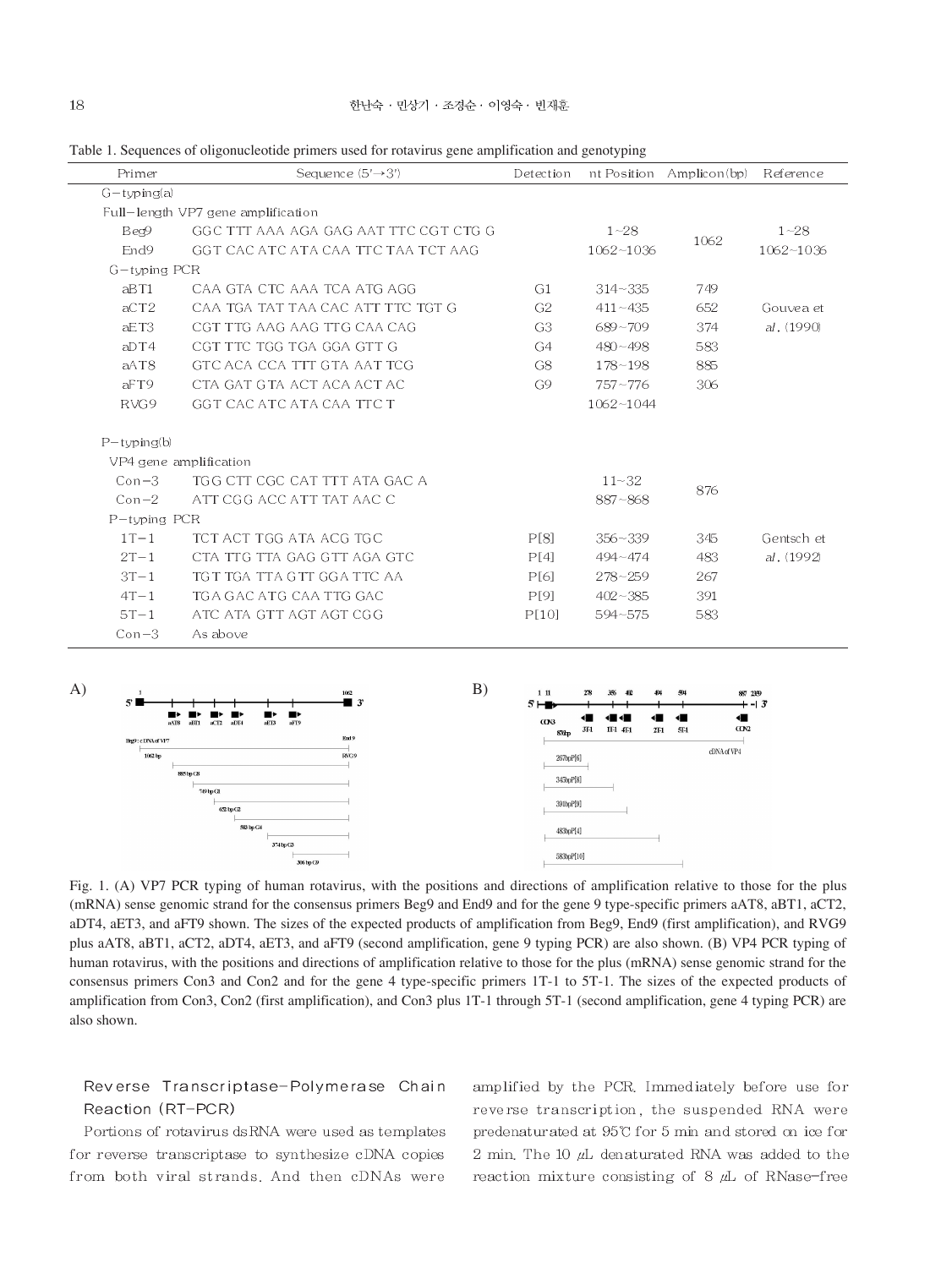distilled water, 2.5  $\mu$ L of 5 RT M-MLV buffer, 3  $\mu$ L of 2.5mM dNTP(dATP, dGTP, dCTP, and dTTP),  $0.5 \mu L$  of reverse and forward primer(Con2 and Con3 for VP4, Beg9 and End9 for VP7), and 0.5  $\mu$ L of 200 U/ $\mu$ L M-MLV RT (reverse transcriptase, Promega M1701, Madison, USA). The reverse transcriptase-polymerase chain reaction was carried out with an initial reverse transcription step at  $20\degree$  10 min, 42 $\degree$  60 min, followed by 95°C 5 min.

## VP7 (G) Genotyping by Polymerase Chain Reaction (PCR)

PCR conducted for VP7 (G) genotyping was undertaken in two steps based on the system employed by Gouvea et al. (1990)<sup>29</sup>. First VP7 fulllength gene from dsRNA genome was amplified with Beg9 and End9 primers. Each samples were preincubated in a thermal cycler(ABI 2720) at 94°C for 2 min, and amplified for 35 cycles of 1 min at 94  $\mathcal{C}$ , 1 min at 52 $\mathcal{C}$ , 1 min at 72 $\mathcal{C}$ , followed by a final incubation 7 min at 72°C. The second PCR was performed using first product as a template with pooled genotype-specific primers (aBT1, aCT2, aET3, aDT4, aAT8, and aFT9) and RVG9. For genotyping multiplex PCR, each samples were preincubated in a thermal cycler at 94°C for 4 min, and amplified for 30 cycles of 1 min at 94 °C, 2 min at 42°C, 1 min at 72°C, followed by a final incubation 7 min at 72. Both the first and second PCR products were electrophoresed in 1.5% agarose gel (Takara LO3, Japan) with ethidium bromide (Bioneer C-9009) staining. When a mixed infection was recognized, the second PCR was repeated with specific primer known for each genotype and RVG9 for confirmation.

# VP4 (P) Genotyping by Polymerase Chain Reaction (PCR)

PCR conducted for VP4 (P) genotyping was undertaken in two steps based on the system employed by Gentsch et al(1992)<sup>30</sup>. First VP4 partial gene from dsRNA genome was amplified with Con2 and Con3 primers. Amplication was carried out the following profile: 94°C for 2 min, 35 cycles of 94°C for 1 min, 50°C for 1min, 72°C for 1min, followed by a final extension 7 min at 72°C. The second PCR was performed using first product as a template with pooled genotype-specific primers(1T-1, 2T-1, 3T-1,  $4T-1$ , and  $5T-1$ ) and Con3. For genotyping multiplex PCR, each samples were preincubated in a thermal cycler at 94°C for 4 min, and amplified for 30 cycles of 1 min at 94°C, 2 min at 45°C, 1 min at 72°C, followed by a final incubation 7 min at 72°C. Both the first and second PCR products were electrophoresed in 1.5% agarose gel(Takara LO3, Japan) with ethidium bromide(Bioneer C-9009) staining. When a mixed infection was recognized, the second PCR was repeated with specific primer known for each serotype and Con3 for confirmation.

### RESULTS AND DISCUSSIONS

# Incidence, Age & Sex distribution and Peak seasons of Rotavirus infection

In this study, 224 rotavirus-positive samples collected from 1,970 diarrheal stool samples during a 2-year period (January 2005 to October 2006) at the local 7 hospitals in Busan. Samples were collected from inpatients and outpatients diagnosed with gastroenteritis and were positive for rotavirus by antigen detection (enzyme immuno-assay[EIA]). The age distribution of rotavirus gastroenteritis was most prevalent among children less than 5 years of age  $(83.5\%)$ , and especially 74.6% of all cases was identified in children between 0 to 24 months of age. In this Study, the results showed that the number of cases were higher than female cases (Table 2). During the 2-year period, the epidemiological trends of the rotavirus infection showed that the rotavirus season began in December-January, and ended in April-May

Table 2. Age & sex distribution of cases of rotavirus gastroenteritis detected in Busan, during 2005-2006

|        |       |         |    | Age |                                                                      |  |
|--------|-------|---------|----|-----|----------------------------------------------------------------------|--|
| Sex    | Total | <30davs |    |     | $1$ ~12months $13$ ~24months $25$ ~36months $37$ ~60months 60months> |  |
| Male   | -34   |         | 50 |     |                                                                      |  |
| Female | ۹ſ    |         |    | つく  |                                                                      |  |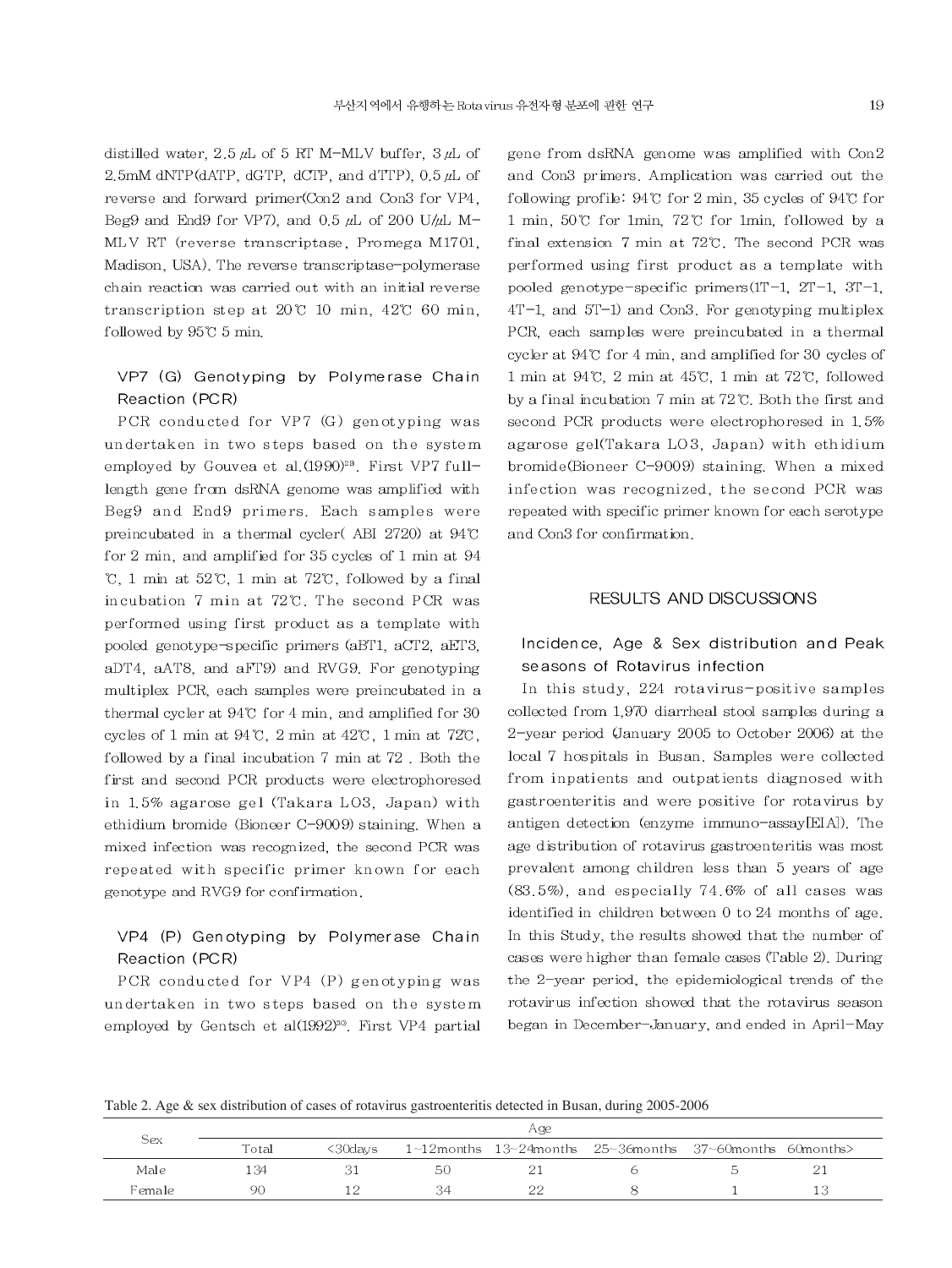

Fig. 2. Seasonal distribution of cases of rotavirus gastroenteritis in Busan, during 2005-2006.

(Fig. 2). After rotavirus was identified as a major cause of nationwide outbreaks in Korea, outbreaks of the documented rotavirus gastroenteritis were founded to occur October. November and December (late autumn and early winter in Korea) in the early 1990s<sup>31,32,33,34,35,38)</sup>. Over the recent years, annual epidemic peaks have been gradually delayed<sup>37, 20, 51)</sup>. Our study also revealed that the epidemic peaks occured at January-April. The autumn epidemic of the rotavirus has declined and the peak season for rotavirus has been moving toward late winter and early spring in Korea.

This findings are similar to other studies that rotavirus was most prevalent viral agent of acute diarrhea among younger children aged 6-24 months (84% of all cases), particularly in the winter season, and most of the papers published in Korea show a male predominance; male: female, 1.5: 133,34,35,39).

#### Distribution of G typing of Rotavirus Strains

G genotypes were successfully determined for 210 of the 224 (93.7%) rotavirus positive samples: the VP7 gene of 14 strains  $(6.3%)$  could not be amplified. The distribution of G types detected in this study was shown in Table 3. In Fig. 2, A) showed the patterns of the amplified G types obtained in agarose gels in

different clinical samples, compared to molecular weigh markers.

Genotypes G2 (30.4%) and G1 (29.5%) were predominant, followed by G3 (15.6%), G4 (10.3%), and G9 (3.6%). But the G8 genotype was detected only G1G8 mixed infection (2.5%). In total 14 strains (6.3%) remained untypeable. Information derived from multiple studies in various regions of the world indicates that genoype G1 (61%) was the most prevalent type, while genotype G2, G3, and G4 were evenly distributed  $(10-16\%)^{40}$ .

Although in most years and regions, G1 was the predominant serotype, considerable G-type fluctuations were found from year to year. For example. G4 represented 41% of all rotavirus specimens isolated in Seoul, between 1998 and 2000<sup>38</sup> and G1 was predominant genotype (46%) in 2000<sup>39</sup>. G2 was the predominant genotype in Seoul<sup>55)</sup> and Kyoungsangnamdo, during  $2000-2001^{47}$  and in Busan, 2005. In this study, 85.7% of rotavirus isolates belonged to the common genotype G1, G2, G3, or G4. However, dominant G type has shifted from G2 to G1 year by year. Mixed infections that might be permissive of reassortment were found in 10 samples  $(4.5\%)$ . This is higher compared to other countries: 0.6-3.5% in Japan<sup>41)</sup>, 3% in China<sup>42</sup>.

Three cases of G9 were found in 2005. G9 strain that was documented first in India was common in developing countries and then continually reported in several other countries around the world, including Asian countries such as Japan and Thailand<sup>42,43</sup>. Reports along with Japan from 1996 to 2000 showed that the G9 serotype virus spreaded quickly. In India, the importance of high frequency of G9 strains became clear, vaccine developers initiated steps to produce a vaccine with the G9 specificity. The response to the apparent emergence of new strains is an example of how rotavirus surveillance data can guide vaccine development<sup>44</sup>.

Table 3. G genotyping results from cases of rotavirus gastroenteritis during 2005~2006 in Busan

| Y ear |          | No.of samples (%)          |                   |                                                      |        |                          |        |                                 |                   |                                    |           |
|-------|----------|----------------------------|-------------------|------------------------------------------------------|--------|--------------------------|--------|---------------------------------|-------------------|------------------------------------|-----------|
|       | G1       | G2                         | G <sub>3</sub>    | G4                                                   | G9.    |                          |        |                                 |                   | G1/G2 G1/G3 G1/G4 G1/G8 Untypeable | Total     |
| 2005  |          | 27(26.2) 38(36.9) 18(17.5) |                   | 5(4.9)                                               | 6(5.8) | 20.9                     | $-$ .  | 1 (1.0)                         | $\qquad \qquad -$ | 6(5.8)                             | 103(100)  |
| 2006  |          |                            |                   | $39(32.2)$ $30(24.8)$ $17(14.0)$ $18(14.9)$ $2(1.7)$ |        | $\overline{\phantom{m}}$ | 4(3.3) | $\hspace{0.1mm}-\hspace{0.1mm}$ | 3(2.5)            | 8(6.6)                             | 121 (100) |
| Total | 66(29.5) |                            | 68(30.4) 35(15.6) | 23(10.3)                                             | 8(3.6) | 2(0.9)                   | 4(1.8) | l (0.4)                         | 3(1.3)            | l 4(6.3)                           | -224(100) |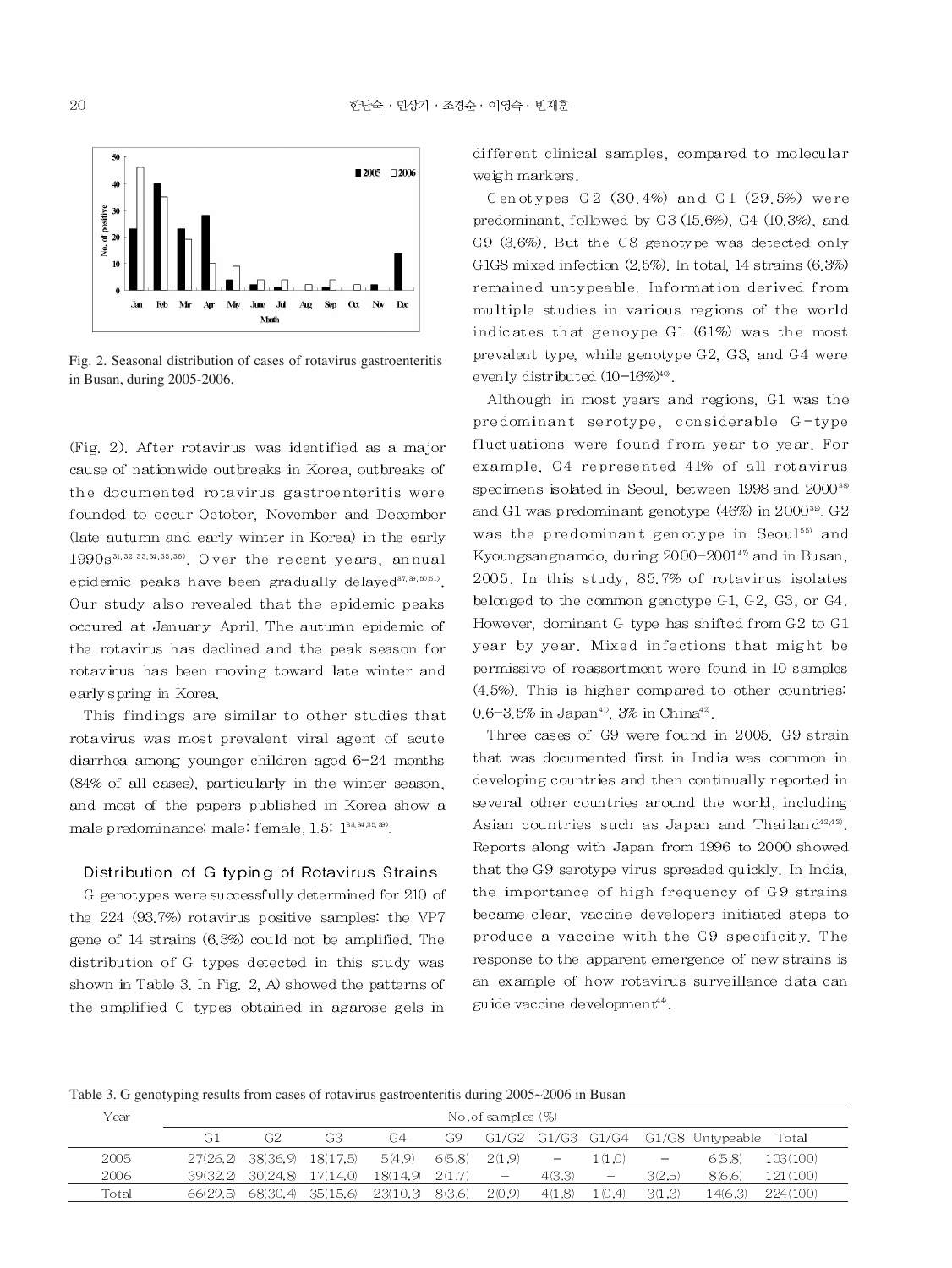

Fig. 3 Agarose gel electrophoresis of human group A Rotavirus VP7 and VP4 gene by multiplex PCR (A) Amplification products of the VP7 genes in stool samples for G typing, lane: M, molecular weigh markers (100bp ladder); lane 1, VP7 full-length gene (1062bp); lane 2, G1 (749bp); lane 3, G2 (652bp); lane 4, G3 (374bp); lane 5, G4 (583bp); lane 6, G9 (305bp) (B) Amplification product of the VP4 genes in stool samples for P typing, M, molecular weigh markers (100bp ladder); lane 1, VP4 partial gene (876bp); lane 2, P[4] (483bp); lane 3, P[6] (267bp); lane 4, P[9] (391bp); lane 5, P[8] (345bp); lane 6, P[10] (583bp).

#### Distribution of P typing of Rotavirus Strains

P genotypes were determined for 190 of the 224 (84.8%) rotavirus positive samples which showed high diversity. Five P genotypes (P[8], P[4], P[6], P[9], and P[10]) were identified, with P[8] and P[4] being the most common and accounting for 60% of strains, but distribution rate are smaller than that have seen worldwide  $(83.5\%)$ . 34 samples  $(15.2\%)$  were untypeable by use of genotype-specific primers to five human rotavirus genotypes, suggesting that other P genotypes might be present or that variants of known genotypes could not be amplified with these primers. The distribution of P types detected is shown in Table 4. In Fig. 2, B) showed the patterns of the amplified P types obtained in agarose gels, compared to molecular weigh markers.

Overall, P[4] was the most prevalent genotype (33.0%), followed by P[8] (26.8%), P[6] (14.7%), P[9]  $(3.1\%)$ , and P[10]  $(1.8\%)$ . These distributions were differed year by year.  $P[4]$  types were more decreased in 2006 than 2005, but P[6] types are increased in 2006. Although genotype P[6] strains were originally isolated from neonates with no symptoms of diarrhea, in recent years they were identified to be virulent and common causes of gastroenteritis globally<sup>44</sup>.

In 12 mixed infections, eleven  $P[4]/[6]$  types  $(9.1%)$ were detected in 2006, but one P[4]/[8] type was detected in 2005. There are several explanations for mixed infections: some are related to the primers, such as interprimer suppression or competition during the standard multiplex PCR approach, and/or silent mutation of primer binding site, others are double infection<sup>21)</sup>. These results need further confirmation since they probably represent coinfections with two rotavirus strains. Four of P[10]. that is uncommon strain, were detectd in 2006.

# Distribution of Human Group A Rotavirus G and P type Combinations

Various combinations of G and P genotypes were observed. The incidence of  $G-P$  type combinations was as follows: P[4]G2 (22%), P[8]G1 (13.4%), P[8]G3

Table 4. P Genotyping results from cases of rotavirus gastroenteritis during 2005~2006 in Busan

| Year  | No. of samples (%) |          |          |        |                          |                                 |         |                                  |          |  |
|-------|--------------------|----------|----------|--------|--------------------------|---------------------------------|---------|----------------------------------|----------|--|
|       | PI41               | P[6]     | P[8]     | PI91   | P[10]                    |                                 |         | $P[4]/[6]$ $P[4]/[8]$ Untypeable | Total    |  |
| 2005  | 43(41.7)           | 11(10.7) | 30(29.1) | 2(1.9) | $\overline{\phantom{m}}$ | $\hspace{0.1mm}-\hspace{0.1mm}$ | 1(1.0)  | 16(15.5)                         | 103(100) |  |
| 2006  | 31(25.6)           | 22(18.2) | 30(24.8) | 5(4.1) | 4(3.3)                   | 11(9.1)                         |         | $-18(14.9)$                      | 121(100) |  |
| Total | 74(33.0)           | 33(147)  | 60(26.8) | 7(3.1) | 4(1.8)                   | 11(49)                          | 1 (0.4) | 34(15.2)                         | 224(100) |  |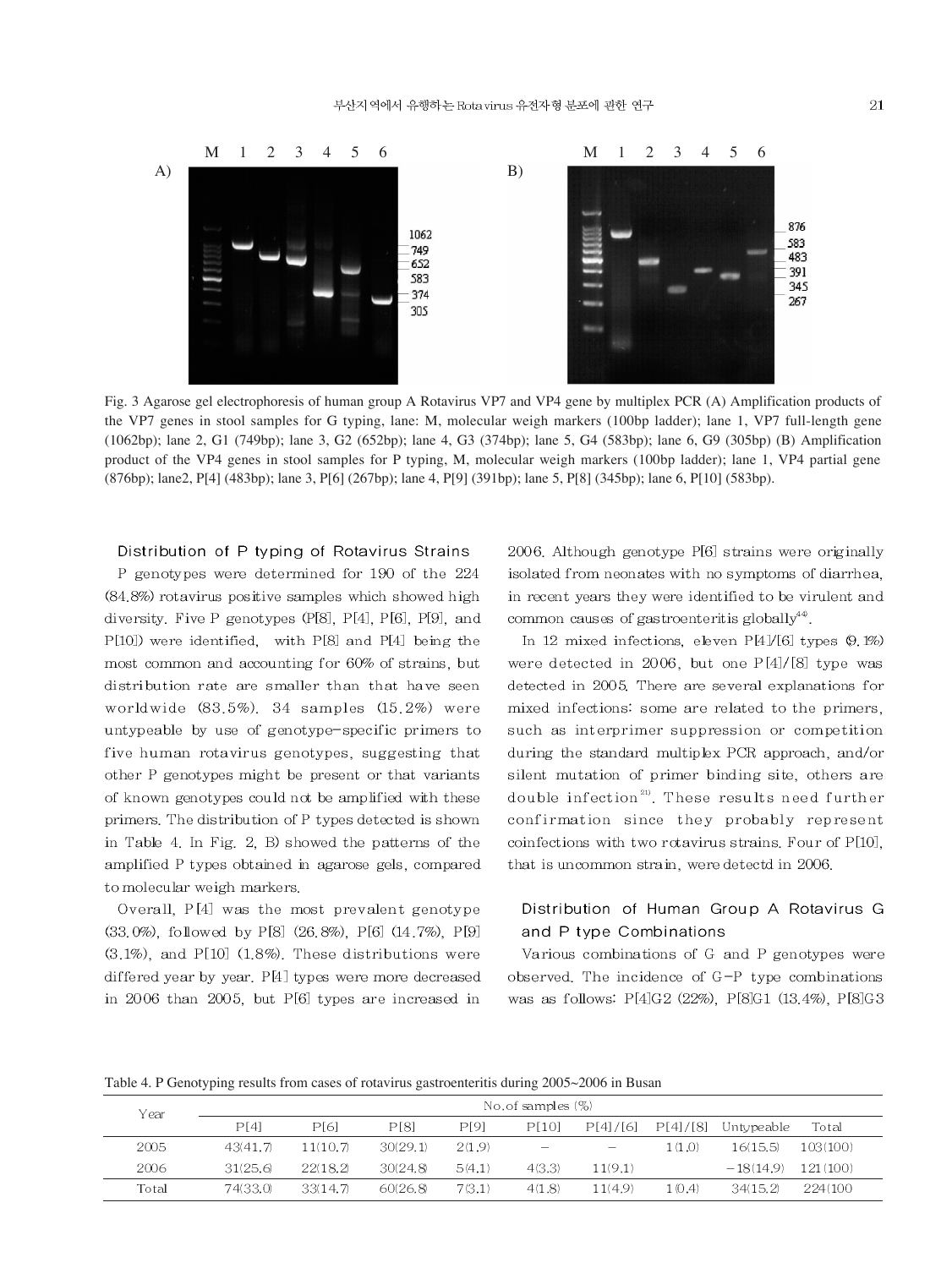$(10.3\%)$ , and P[6]G4  $(6.7\%)$ . Three types (P[4]G2, P[8]G1, and P[8]G3) of the four common worldwide strains G-P type combinations accounted for the majority (46.0%) of the all typeable strains, but P[8]G4 was not detected (Table 5). The predominant genotype  $P[4]G2$  was similar results to seoul in 2001 and  $2002^{48}$ . Kysangnamdo in 2000 and  $2001^{49}$ . Even though the others showed different and a significant genotype shifts was not observed<sup>4851</sup>. The detected uncommon strains (P[4]G1, P[4]G4, P[6]G1, P[6]G2, P[6]G4 and P[8]G9) have been reported in high frequency in India<sup>44</sup> and Brazil<sup>18</sup>.

However, when G and P combinations were examined, the diversity of strains was much greater.  $P[8]G1$  was the most common G1 strain  $(45.2%)$  but P[6]G1 (13.5%), P[4]G1 (10.5%), and P[9]G1 (3.0%) were also present. Similarly, genotype P[4]G2 was the most common G2 strain  $(72.9\%)$ , followed by P[6]G2  $(5.8\%)$ and P[10]G2 (2.9%). P[8]G3 was the most common G3 strain (68.1%), followed by P[9]G3 (5.7%), P[6]G3  $(2.8\%)$  and P[10]G3  $(2.8\%)$ . P[6]G4 was the most common G4 strain (64.8%) which virulent strain caused an outbreak of neonatal diarrhea in an obstetric ward at a hospital in Beijing in November 1998<sup>42</sup>. P[4]G4 (4.1%), was also present in G4 strain. Of G9 strains, four were P[8]G9 and one was P[9]G9, and three were untypeable.

In our study, P[8] strains were mainly in combination with G1 (50.8%), G3 (40%), G9 (6.8%) and accounted for 26.3% of all P-typed specimens. P[4] strains were mainly in combination with  $G2(67,6%)$ . G1 (9.5%), G4 (9.5%), mixed types (2.2%), untypeable  $(2.2\%)$  and accounted for 33% of all P-typed strains. P[6] strains were identified in combination with G4  $(46.9\%)$ , G1  $(28.2\%)$ , G2  $(12.5\%)$ , and G3  $(3.1\%)$ genotypes and accounted for 14.3% of all P-typed specimens. Overall, Many different G-P combinations were identified. The three common worldwide strains accounted for 46.0% of the total, but the presence of uncommon strains, including the novel types P[4]G1, P[4]G4, P[6]G2, P[6]G4, and P[6]G1, and mixed infections highlighted the extraordinary diversity of rotaviruses circulating in Busan. Unusual G-P combinations could emerge as the result of mixed rotavirus infections. The impact of the those uncommon strains on rotavirus evolution is yet to be determined, however, such strains could provide the

opportunity for introduction of novel P or G genes into human population via reassortment events<sup>53</sup>. Some of the uncommon G-P combinations such as P[4]G1 and P[4]G4 have been detected at relatively high frequency in different parts of the world<sup>51)</sup> which may suggest their genetic stability and potential capability of spreading among the populations.

Occurrence of non-typeable rotavirus strains has been reported in almost every epidemiological survey around the world. Because rotaviruses have been demonstrated to undergo constant genetic variation via sequential point mutations or 'antigenic drift', genetic reassortment or antigenic shift', genomic rearrangement or intragenic recombination<sup>54</sup>, the emergence of strains cannot be typed by the currently available methodologies. This work is the first study in Busan to document the distribution of rotavirus G and P types and the diversity of the G-P type combinations among children with acute diarrhea. Of note, rotavirus was detected in 57.6% of all children screened for viral gastroenteritis at 7 hospitals. underscoring its importance as the most common cause of severe diarrhea in Busan. It was estimated that rotavirus gastroenteritis was extremely prevalent in Korea long before the discovery of this virus. Nationwide epidemics of so called 'pseudocholera infantum' have been reported every year since early 1910 with a peak in November. In contrast to bacterial gastroenteritis, the incidence of rotavirus infection has not decreased over the past few years in Korea. It is mainly due to the fact that rotavirus infection is less dependent on socioeconomic status or environmental conditions and no specific antiviral therapy is available. So introduction of vaccine is the answer of rotavius infection.

Results of this study and prior knowledge of rotavirus strain diversity can provide information important for considering the introduction of vaccines, determining the background of strains in circulation, and predicting changes that might occur when a licensed vaccine is introduced. Our results indicate that vaccines targeting rotavirus diarrhea in Busan need to protect primarily against the common genotypes, and, if effective, they could decrease the number of hospitalizations of children due to rotavirus gastroenteritis. At the same time, continuous monitoring of rotavirus strains is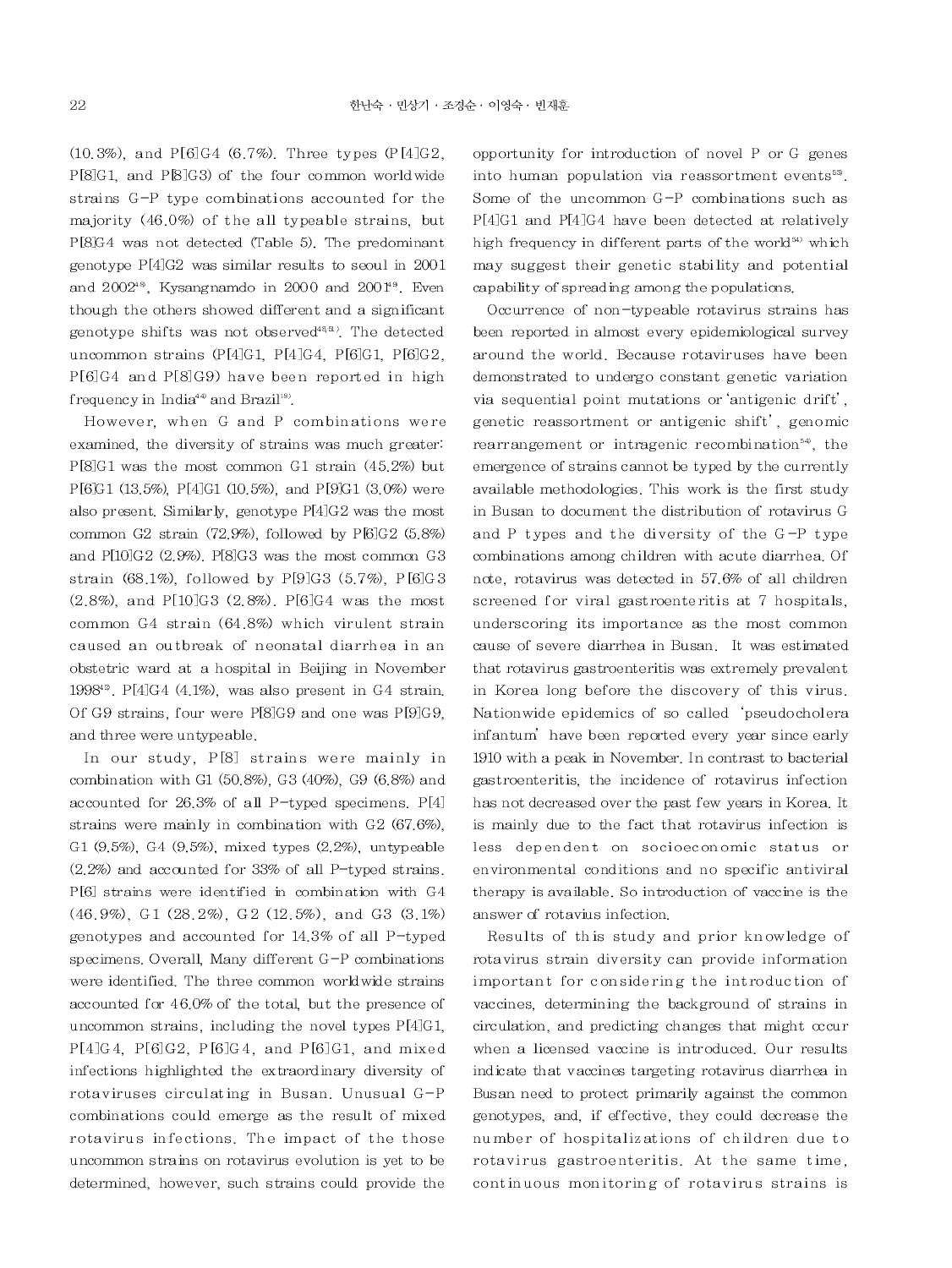| Rotavirus strains   |                | No of Samples(%)      |                          |                                   |
|---------------------|----------------|-----------------------|--------------------------|-----------------------------------|
|                     |                | 2005                  | 2006                     | Total                             |
|                     | P[4] G2        | 32(31.1)              | 18(14.9)                 | 50(22.3)                          |
|                     | P[8]G1         | 16(15.5)              | 14(11.6)                 | 30(13.4)                          |
| Common strains      | P[8] G3        | 9(9.7)                | 14(11.6)                 | 23(10.3)                          |
|                     | Subtotal       | 57(55,3)              | 46(38,0)                 | 103(46.0)                         |
|                     | P[4]G1         | $\sqrt{4}$            | 3                        | $7 \quad (3.1)$                   |
|                     | P[4] G4        | $\sqrt{2}$            | 5                        | 7(3,1)                            |
|                     | P[6] G1        | $\sqrt{2}$            | 7(5.8)                   | 9(4,0)                            |
|                     | P[6] G2        | 3                     | $\mathbf{1}$             | $\overline{4}$                    |
|                     | P[6] G3        | $\mathbf{1}$          |                          | $\mathbf{1}$                      |
|                     | P[6] G4        | $\sqrt{2}$            | 13(10.7)                 | 15 (6.7)                          |
| Uncommon strains    | P[8] G9        | 3                     | $\mathbf{1}$             | $\overline{4}$                    |
|                     | P[9] G1        |                       | $\bar{z}$                | $\overline{2}$                    |
|                     | P[9] G3        | $\mathbf{2}$          | $\overline{\phantom{0}}$ | $\bar{2}$                         |
|                     | P[9] G9        |                       | $\mathbf{1}$             | $\mathbf{1}$                      |
|                     | P[10] G1       |                       | $\mathbf{1}$             | $\mathbf{1}$                      |
|                     | P[10] G2       |                       | $\sqrt{2}$               | $\sqrt{2}$                        |
|                     | P[10] G3       |                       | $\mathbf{1}$             | $\mathbf{1}$                      |
|                     | Subtotal       | 19 (18.4)             | 37(30.6)                 | 56(25.0)                          |
|                     | P[4]G1G2       | $\bar{2}$             | $\qquad \qquad -$        | $\bar{2}$                         |
|                     | P[4]G1G3       |                       | $\sqrt{2}$               | $\sqrt{2}$                        |
|                     | P[4]G1G8       |                       | $\mathbf{1}$             | $\mathbf{1}$                      |
|                     | P[4]/[6]G1     |                       | 4                        | $\overline{4}$                    |
| Mixed infections    | P[4]/[6] G2    |                       | 7(5,8)                   | 7(3,1)                            |
|                     | P[4]/[8]G1     | $1\,$                 |                          | $1\,$                             |
|                     | P[6] G1G4      | $\mathbf{1}$          | $-$                      | $\mathbf{1}$                      |
|                     | P[8]G1G8       |                       | $\mathbf{1}$             | $1\,$                             |
|                     | Subtotal       | 4(3,9)                | 15(12,4)                 | 19(8.5)                           |
|                     | P[4]           | 3                     | $\bar{2}$                | $\mathbf 5$                       |
|                     | P[6]           | $\sqrt{2}$            | $\,1$                    | $\ensuremath{\mathbf{3}}$         |
|                     | P[8]           | $\mathbf{1}$          | $\equiv$                 | $\mathbf{1}$                      |
|                     | P[9]           |                       | $\overline{2}$           | $\overline{2}$                    |
|                     | G1             | $\overline{4}$        | $\,$ $\,$                | $\mathbf{1}$<br>(5, 4)            |
|                     | G <sub>2</sub> | 3                     | $\bar{2}$                | 5                                 |
| Partly typed stains | G <sub>3</sub> | 5                     | $\sqrt{2}$               | $\overline{\phantom{a}}$<br>(3,1) |
|                     | G4             | $\mathbf{1}$          |                          | $\mathbf{1}$                      |
|                     | G9             | 3                     | $\equiv$                 | 3                                 |
|                     | G1G3           |                       | $\sqrt{2}$               | $\sqrt{2}$                        |
|                     | G1G8           |                       | $\mathbf{1}$             | $\mathbf{1}$                      |
|                     | Subtotal       | 22 (21.4)             | 20 (16.5)                | 42 (18.8)                         |
|                     | Subtotal       | $\mathbf{1}$<br>(1,0) | 3<br>(2.5)               | $\overline{4}$<br>(1.8)           |
| Total               |                | 103(100.0)            | 121(100.0)               | 224 (100.0)                       |

Table 5. Distribution of Rotavirus genotypes among 224 samples of human group A rotaviruses in Busan, during 2005~2006

necessary before and after the implementation of vaccine against rotavirus, because the proportion of uncommon genotypes and untypable strains may fluctuate from year to year.

#### 국문초록

2005년 1월부터 2006년 10월까지 부산시내 7개병원에서 급성장염증상의 환자로부터 분리된 224주의 로타바이러스를 Reverse transcriptase polymerase chain reaction(RT-PCR)과 Multiplex polymerase chain reaction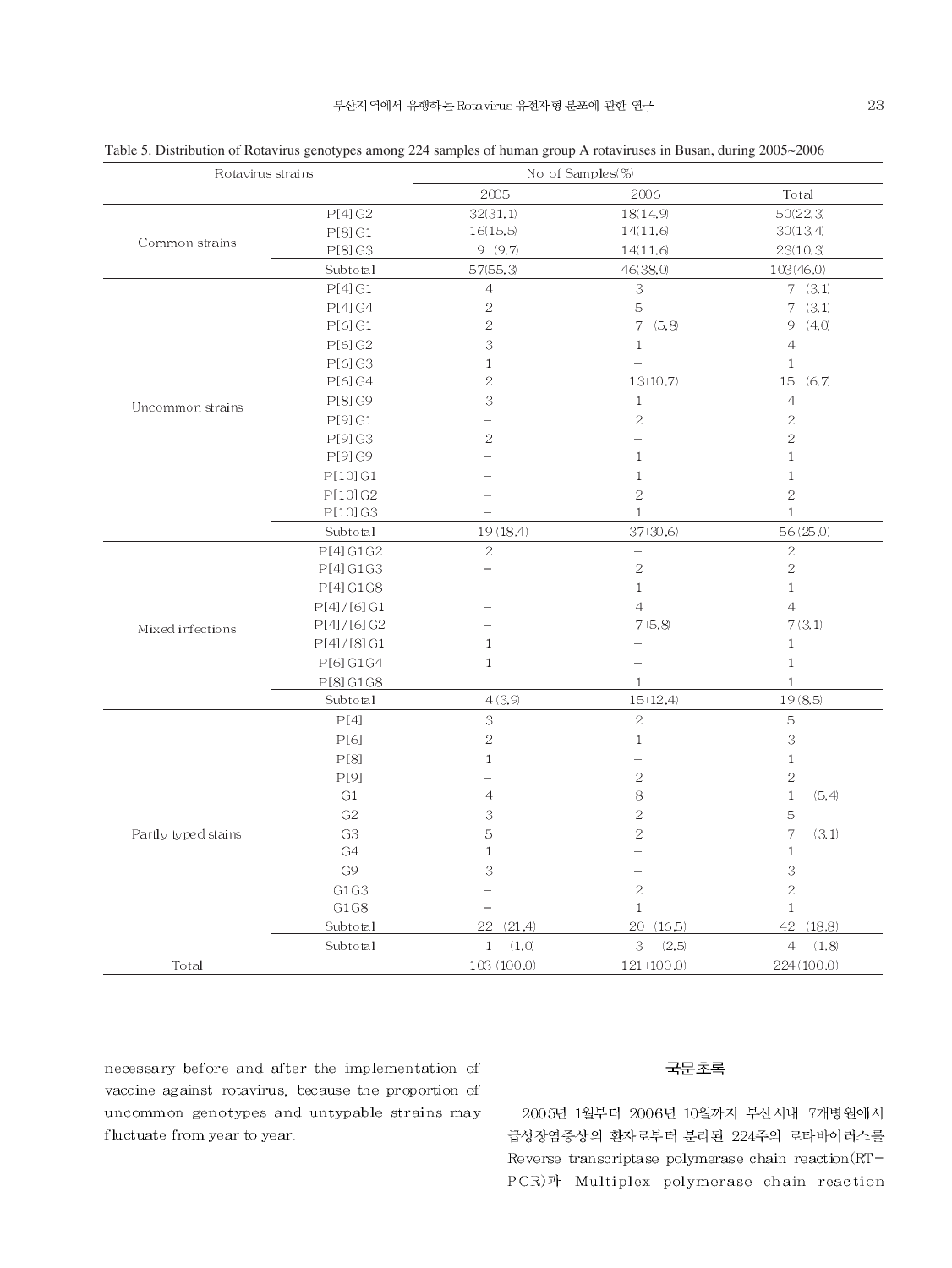(Multiplex PCR)을 이용하여 유전자형 분포를 조사하였다. 로타바이러스성 장염은 주로 5세 이하의 어린이 (83.5%)와 남 성(남:여 1.47~1.55:1)에게서 주로 발생하였다. 2년간의 조사 기간을 통해 로타바이러스는 12월과 1월에 시작되어 4월과 5 월에 소멸되는 계절적 분포를 나타내었다. 유전자형 분포조사 에서는 G 유전자형은 G2(30.4%)와 G1(29.5%)이 가장 많이 검출되었고 G3(15.6%), G4(10.3%), G9(3.6%) 순으로 분포하 였으며, G8형은 G1G8 혼합 감염형만 검출되었다. P 유전자 형은 P[4](33.0%)가 주요 유행형으로 나타났으며, P[8](26.8%) P[6](14.7%) P[9] (3.1%) P[10](1.8%) 순의 분 포를 보였다. G와 P 유전자 조합형은 P [4] G 2 (22%), P[8]G1(13.4%), P[8]G3(10.3%), P[6]G4(6.7%) 순으로 분포 하였으나, 전 세계적으로 유행하는 유전자형의 하나인 P[8]G4 형은 검출되지 않았다. 연도별 G와 P 유전자형의 유행양상은 달리 나타났다. 2005년에는 G2가 주요 유행형이었으나 2006 년에 G1형으로 바뀌었다. P 유전자형은 주요 유행형이 바뀌지 는 않았으나 분포비율은 달리 나타났다. 주요 유행형으로 여겨 지지 않는 유전자형의 분포가 비교적 높게(25%) 나타나는 결 과를 보였다. P[4]G1, P[4]G4, P[6]G2, P[6]G4, P[6]G1 같은 낮은 분포도의 여러 유전자형과 혼합감염형의 출현은 부산지 역에서 유행하는 로타바이러스 유전자형의 높은 다양성을 나 타내었다.

### **REFERENCE**

- 1 Glass, R. I. J. F. Lew, R.E. Gangarosa, C. W. Lebaron, and M. S. Ho. Estimates of morbidity and mortality rates for diarrheal disease in American children. J. Pediatri. 118:S27-S33(1991).
- 2. Lundgren, O., and L. svensson. Pathogenesis of Rotavirus diarrhea. Microbes Infect. 3:1145-1156(2001).
- 3. Kapikian AZ, Flores J, Midthun K, Gorgilia M, Nisikawa K, Chanock RM, Potash L, Perez-Schael Strategies for the development of a rotavirus vaccine against infantile diarrhea with an update on clinical trials of rotavirus vaccines. Adv Exp Med Biol 257:67(1990).
- 4. Maltezou, H. C., A. Zafiropoulou, M. Mavrikou, E. Bozavoutoglou, G. Liapi, M. Foustoukou, and D. A. Kafetzis. Acute diarrhoea in children treated in an outpatient setting in Athens, Greece, J. Infect, 43:122-127(2001).
- 5. Barnes, G. L., E. Uren, K. B. Stevens, and R. F. Bishop. Etiology of acute gastroenteritis in hospitalized children in Melbourne, Australia, from

April 1980 to March 1993. J. Clin. Microbiol. 36: 133-138(1998)

- 6. Bishop, R. F., G. P. Davidson, I. H. Holmes and B. J. Ruck. Virus particles in epitherial cells of duodenal mucosa from children with acute non-bacterial gastroenteritis. Lancet ii: 1281-1283(1973).
- 7. Parashar, U. D., E.G. Hummelman, J.S. Bresee, M.A. Miler, and R. I. Glass. Global illness and deaths caused by rotavirus disease in children. Emerg. Infect. Dis. 9:565-572(2003).
- 8. Hosino, Y., and A. Z. Kapikian. Rotavirus serotype: classification and importance in epidemiology, immunity, and vaccine develpment, J. Health Popul. Nutr. 18:5-14(2000).
- 9. Jiang, B., J.R. Gentsch and R. I. Glass. The role of serum antibodies in the protection against rotavirus disease: an overview. Clin. Infec. Dis. 34:1351-1361(2002)
- 10. Sanekata T. Ahmaed MU. Kadar A. Taniguchi K. Kobayashi N. Human group B rotavirus infections cause severe diarrhea in children and adults in Bangladesh, J. Clin. Microbiol. 41: 2187-2190(2003).
- 11. Kuzuya M, Fujii R, Hamano M, Ogura H. Outbreak of acute gastroenteritis caused by human group C rotavirus in a youth educational center in Okayama Prefecture, Kansenshougaku Zasshi 77: 53-59(2003).
- 12. Kapikian, A., and R. Chanock. Rotaviruses, p.1787-1834. In D. Knipe and P. Howley(ed.), Fields virology. Lippincott, Wiliams & Wilkins, Phiadelphia.(2001)
- 13. Parashar, U. D., J. S. Bresee, J. SR. Gentsch, and R. I. Glass, Rotavirus, Emerg. infect. Dis. 4: 561-570(2001)
- 14. Estes, M.K. Rotaviruses and their replication. p.1747-1785 In D. M. Knipe, P.M. Howley, D. E. Griffin, R.A. Lamb, M.A. Martin, B. Roizman, and S.E. Straus(ed.), Fields virology, 4th ed., vol 2. Lippincott, Williams & Wilkins, Philadelphia. Pa(2001)
- 15. Palombo, E.A. Genetic analysis of group A rotaviruses: evidence for interspecies transmission of rotavirus genes. Virus Genes 24:11-20(2002).
- 16. Iturriza-G mara M, Green J, Brown DW, Ramsay M, Desselberger U, Gary JJ. Molecular epidemiology of human group A rotavirus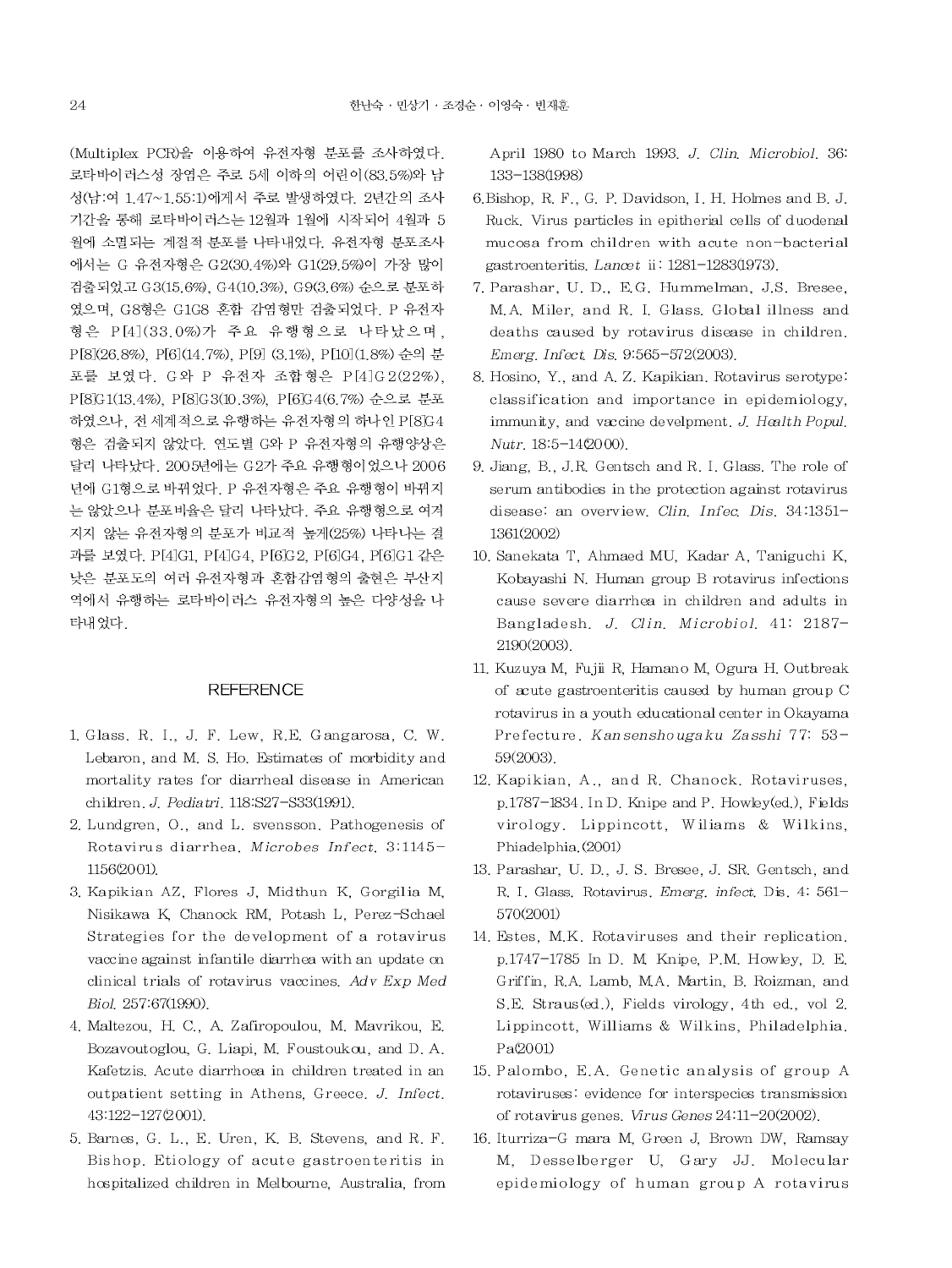infections in the United Kingdom between 1995 and 1988. J. Clin. Microbiol. 38:4394-4401(2000).

- 17. Gentech, J. R., P. A. Woods, M. Ramachandran, B. K. Das, J. P. Leite, A. Alfieri, R. Kumar, M. K. Bhan, and R. I. Glass. Review of G and P typing results from a global collection of rotavirus strains: implication for vaccine development. J. Infect. Dis. 174(suppl. 1):S30-S36(1996)
- 18. Gouvea, V., and N. santos. Rotavirus serotype G5: an emerging cause of epidemic childhood diarrhea. Vaccine 17: 1291-1292(1999)
- 19. Adah, M. I., A. Wade, and K. Taniguchi. Molecular epidemioology of rotaviruses in Nigeria: detection of unusual strains with G2P[6] and G8P[1] specificities. J. Clin. Microbiol. 39:3969-3975(2002).
- 20. Cunliffe, N.A., J. S. Gondwe, S.M. Graham, B.D. Thindwa, W. Doove, R.L. Broadhead, M.F. Molyneux, and C. A. Hart. Rotavirus strain diversity in Blantyre, Malawi, from 1997 to 1999. J. Clin. Microbiol. 39:836-843(2001).
- 21. Fisher, T. K., N. A. Page, D. D. Griffin, J. Eugen-Olsen, A. G. Pederson, P. Valentine-Branth, K. Molback, H. Sommerfelt, and N. M. Nielsen. 2003. Characterization of incompletely typed rotavirus strains from Guinea-Bissau: identifivation of G8 and G9 types and a high frequency of mixed infections. Virology 311:125-133(2003).
- 22. Kelkar, S. D., and V. L. Ayachit. circulation of group A rotavirus subgroup and serotypes in Pune, India, 1990-1997, J. Health Popul, Nutr 18: 163-170(2000).
- 23. Desselberger, U., M. Iturriza-Gomara, and J.J. Gray. Rotavirus epidemiology and surveillance. Novatis Found. Symp. 238: 125-147(2001).
- 24. Joensuu J, Koskenniemi E, Vesikari T. Prolonged efficacy of rhesus-human reassortant rotavoirus vaccine. Pediatr Infect Dis 17: 427-429(1998)
- 25. Centers for Disease Control and Prevention1. Rotavirus vaccine for the prevention of rotavirus gastroenteritis among children. Recommendations of the Advisory Committee on Immunization Practices(ACIP), MMWR 48:1007(1999),
- 26. Advisory Committee on Immunization Practices(AICP). Centers for Disease Control and Prevention. Withdrawal of Rotavirus vaccine recommendation. MMWR 48:1-23(1999).
- 27. Centers for Disease Control and Prevention. Intussusception among recipients of rotavirus vaccine- United State, 1998-1999 MMWR 48:577-581(1999)
- 28. Bresee JS, Glass RI, Ivanoff B, Gentetsch JR. Current status and future priorities for rotavirus vaccine development. evaluation and implementation in developing countries. Vaccine 17: 2207-2222(1999)
- 29. Gouvea V. Glass RI, Woods P. Taniguchi K. Clark HF. Forrester B. Fang ZY. Polymerase chain reaction amplification and typing of rotavirus nucleic acid from stool specimens. J. Clin Microbiol 28:276-282(1990).
- 30 Gentsch JR, Glass RI, Woods P, Gouvea V, Gorziglia M. Flores J. Das BK. Bhan MK. Identification of Group A rotavirus gene 4 types by polymerase chain reaction. J. Clin Microbiol 30: 1365-1373(1992).
- 31. Oh BH, Moon SJ, Lee KS. Clinical laboratory and epidemiological features of human rotavirus(HRV) gastroenteritis J. Korean Pediatr. Soc. 26: 959-966(1983)
- 32. Kang CM. Clinical, epidemiological, and serological observation on human rotavirus gastroenteritis in infants and children. J. Korean Pediatr. Soc.  $28:30-36(1985)$
- 33. Jeong HY, Jung GS, KImSW, Kim KT, Kilm KH. Clinical observation on human rotavirus gastroenteritis in infants and children. J. Korean Pediatr. Soc. 29:53-60(1986)
- 34. Chang KY, Kim CY, Oh SH, Lee HB, Lee KW. A Clinical and epidemiological study on rotavirus gastroenteritis in children. J. Korean Pediatr. Soc. 31:961-976(1988)
- 35. Rhee EO, Hwang NJ, Choi YS, Seo SS. Clinical studies of human rotavirus gastroenteritis. J. Korean Pediatr. Soc. 32:1369-1376(1989)
- 36. Kim DS, Park BS, Jung DH, Ahn JM, KIm CJ, Kang SY. Prevalence and identification of rotaviruses in stool specimens of patients with acute diarrhea from several regions of Korea, J. Korean Pediatr. Soc. 42:501-509(1999)
- 37. Son YJ, Park HS, Jung SL, Park M, Choe HK. The annual and seasonal changes in the prevalence of rotavirus infection from 1993 to 1998. J. Korean Pediatr. Soc. 43:49-54(2000).